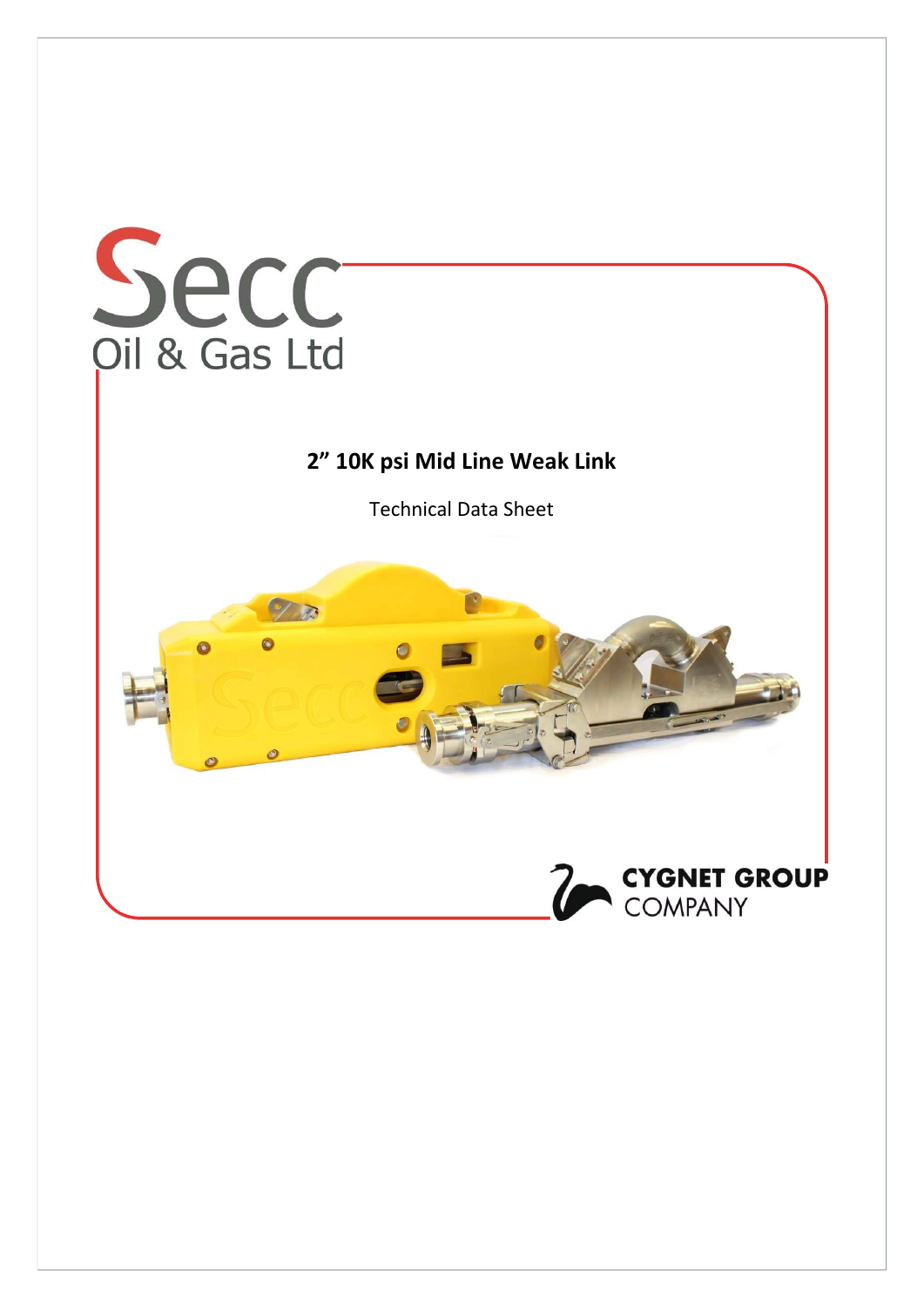

## 2" 10K psi Mid Line Weak Link Data

| <b>DESIGN BASICS</b>                |                                                                                                     |                                        |                                                                                                   |
|-------------------------------------|-----------------------------------------------------------------------------------------------------|----------------------------------------|---------------------------------------------------------------------------------------------------|
| <b>Coupling Type</b>                | 10K psi MLWL Connector (Nominally dual valved, can be supplied with single valve or unvalved)       |                                        |                                                                                                   |
| <b>Coupling Size</b>                | 50.8mm (2.00")                                                                                      |                                        |                                                                                                   |
| <b>Pressure Rating</b>              | 690 Bar (10K psi)                                                                                   | <b>Test Pressure</b>                   | 1034 Bar (15K psi)                                                                                |
| <b>Max Operating Depth</b>          | 3050m (10,000ft)                                                                                    | <b>Operating Temperature</b>           | $0.0^{\circ}$ C to +60.0 $^{\circ}$ C                                                             |
| <b>Flow Path</b>                    | Full bore (with 4 x 45° bends)                                                                      |                                        |                                                                                                   |
| Design Code                         | API 6A 17D PSL3 PR2 for Other End Connectors (OEC) - PSL3G available on request                     |                                        |                                                                                                   |
| <b>Material Classification</b>      | API material class FF, HH available in accordance with NACE MR0175                                  |                                        |                                                                                                   |
| <b>Certification Level</b>          | EN 10204 3.1                                                                                        |                                        |                                                                                                   |
| Operational                         | capability                                                                                          |                                        | Passive disconnect under pressure with minimal leakage - Can be supplied with active disconnect   |
| <b>Breakout Load</b>                | 1-5 Tonne (Other options could be made available)                                                   |                                        |                                                                                                   |
| <b>Mounting</b>                     | Vertical or horizontal                                                                              |                                        |                                                                                                   |
| <b>Installation</b>                 | Typically mounted between 2 flexible fluid conduits in order create a mid-line weak link            |                                        |                                                                                                   |
| <b>End Constraint</b>               | Floated tension pin mechanism                                                                       |                                        |                                                                                                   |
| <b>Fluid Loss On Break</b>          | $\approx$ 4 litres                                                                                  |                                        |                                                                                                   |
| Design Life                         | 25 years (metallic components)                                                                      |                                        |                                                                                                   |
| <b>Additional Options</b>           |                                                                                                     |                                        | Swivel options available at either end of connector. Various deployment/locking/tethering options |
|                                     | available. Protection jacket.                                                                       |                                        |                                                                                                   |
| <b>PERFORMANCE</b>                  |                                                                                                     |                                        |                                                                                                   |
| <b>Max. Bending Moment</b>          | 1400 Nm                                                                                             | <b>Maximum Torque</b>                  | 2250 Nm                                                                                           |
|                                     |                                                                                                     | <b>BASIC WEIGHT AND DIMENSIONS</b>     |                                                                                                   |
| <b>Connected dimensions</b>         | 1150mm (L) x 334mm (H) x 212mm<br>(W)                                                               | <b>Disconnected</b><br>dimensions      | 1450mm (L) x 334mm (H) x 212mm (W)                                                                |
| Weight in air                       | 140kg                                                                                               |                                        |                                                                                                   |
| <b>CONNECTION DETAILS</b>           |                                                                                                     |                                        |                                                                                                   |
| <b>Inlet Connection</b>             | Grayloc B20 Hub (also available: Techlok Hub, API Flange, Hammer Unions & other end                 |                                        |                                                                                                   |
| <b>Outlet Connection</b>            | connections)<br>Grayloc B20 Hub (also available: Techlok Hub, API Flange, Hammer Unions & other end |                                        |                                                                                                   |
|                                     | connections)                                                                                        |                                        |                                                                                                   |
| <b>MATERIALS</b>                    |                                                                                                     |                                        |                                                                                                   |
| <b>Body</b>                         | Super Duplex 32760                                                                                  |                                        |                                                                                                   |
| <b>Probes</b>                       | Inconel 6A718                                                                                       | <b>Elastomeric Seals</b>               | HNBR (FKM or FFKM available)                                                                      |
| <b>Sleeves</b>                      | Super Duplex 32760                                                                                  | <b>Bolting (Studs)</b>                 | A4 Stainless Steel                                                                                |
| <b>Non Pressure Bearing</b>         | <b>Stainless Steel 316</b>                                                                          | <b>Bolting (Nuts)</b>                  | A4 Stainless Steel                                                                                |
| <b>TESTING REQUIREMENTS</b>         |                                                                                                     |                                        |                                                                                                   |
| <b>Pressure Test</b>                | API 6A PSL3                                                                                         | <b>Impact Testing</b>                  | ASTM A370                                                                                         |
| Qualification Test API 6A PR2 (OEC) |                                                                                                     | <b>Hardness Testing</b>                | ASTME10 / ASTME18                                                                                 |
| <b>Ultrasonic</b>                   | API 6A PSL3                                                                                         | <b>Magnetic Particle</b>               | API 6A PSL 3                                                                                      |
| <b>Dye Penetrant</b>                | API 6A PSL3                                                                                         | Radiography                            | As Required (weld)                                                                                |
| <b>Corrosion Testing</b>            | ASTM G48 Method A                                                                                   |                                        |                                                                                                   |
| <b>WITNESS REQUIREMENTS</b>         |                                                                                                     |                                        |                                                                                                   |
| <b>Customer Witness</b>             | Available                                                                                           | <b>Third Party Witness</b>             | Available at additional cost                                                                      |
|                                     |                                                                                                     | <b>PAINTING REQUIREMENTS</b>           |                                                                                                   |
| <b>Painting Specification</b>       | None                                                                                                | Colour                                 | N/A                                                                                               |
|                                     |                                                                                                     | <b>NOTES / ADDITIONAL REQUIREMENTS</b> |                                                                                                   |
|                                     |                                                                                                     |                                        |                                                                                                   |

These figures are based on known and estimated data. Secc reserves the right to change specifications without notice

Secc Oil & Gas, Swan House, Northwich, CW9 6GG, UK www.secc-oilandgas.com Tel: +44 (0)1606 338745 Email: sales@secc-oilandgas.com